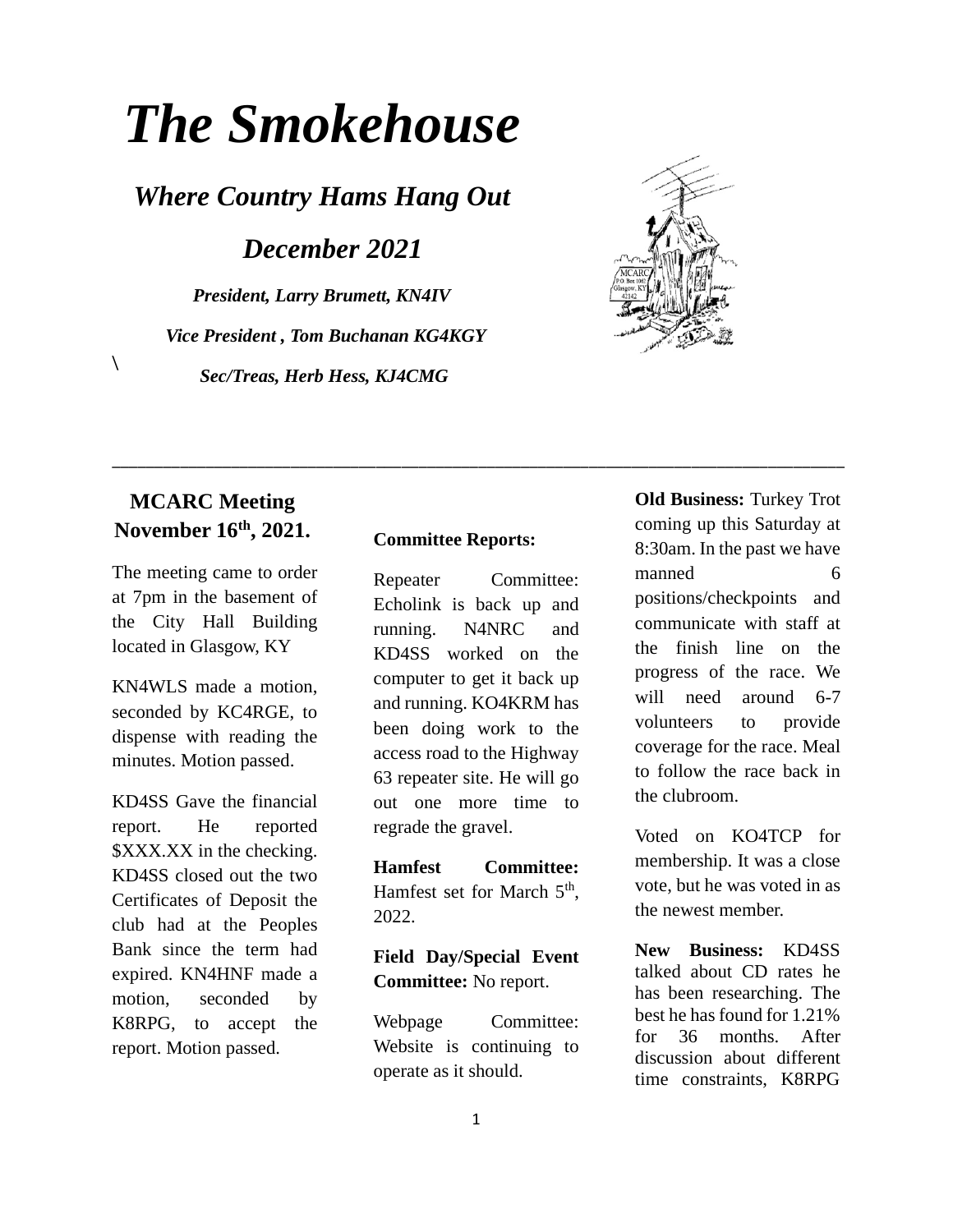made a motion, seconded by KC4RGE to deposit \$20,000 into the Christmas Club CD at The Peoples Bank at a rate of .75%. The money would only be in that CD for 12 months and would give us the flexibility to move into other investments if the rates go up. Motion passed.

KN4IV brought up discussion on the upcoming annual Holiday Meal. It will be held on December  $21<sup>st</sup>$ . We will gather to eat at 6pm with the club meeting to follow. K8RPG's XYL will cook a turkey and KJ4CMG will cook the ham.

Nominated KO4UPH and KO4UPI for membership. We will vote on them at the next meeting they attend.

KD4SS spoke about recent testing sessions and he thinks it would be a good idea to regular schedule testing sessions in advance instead of waiting until someone requests a session. In the past, the club would host a testing session on the 1<sup>st</sup> Sunday of each quarter or four times a year.

KC4RGE made a motion, seconded by K1CEH to adjourn. There were 17 members and four guests present at the meeting.



## **World's Smallest Moon Lander from Japan will Put Ham Radio Transmitter on the Moon**

Japan's **[OMOTENASHI](https://www.isas.jaxa.jp/home/omotenashi)**, the world's smallest moon lander, will have an X-band and UHF communication system, although it will not carry an amateur band transponder.

OMOTENASHI is a 6U CubeSat set for launch via a NASA SLS rocket as early as February 2022. It will have a mission period of from 4 to 5 days. The name is an acronym for Outstanding Moon Exploration Technologies demonstrated by Nano Semi-Hard Impactor. Wataru Torii of the Japan Aerospace Exploration Agency (JAXA) Ham Radio Club, JQ1ZVI, said radio amateurs can play a role in gathering data from the spacecraft.

The spacecraft is made up of two separable components, both having independent

communication systems an orbiting module and a surface probe. The orbiting module will take the surface probe to the moon. It will transmit beacon or digital telemetry data on UHF (437.31 MHz). The surface probe — the moon lander — will transmit digital telemetry or threeaxis acceleration analogwave with FM modulation on UHF (437.41 MHz). Transmitter power will be 1 W in both cases.

"If we succeed in receiving the UHF signal from the surface probe, we could know the acceleration data on the impact on the moon and the success of the landing sequence," Torii explained.

"We already have a station for uplink and downlink at Wakayama in Japan —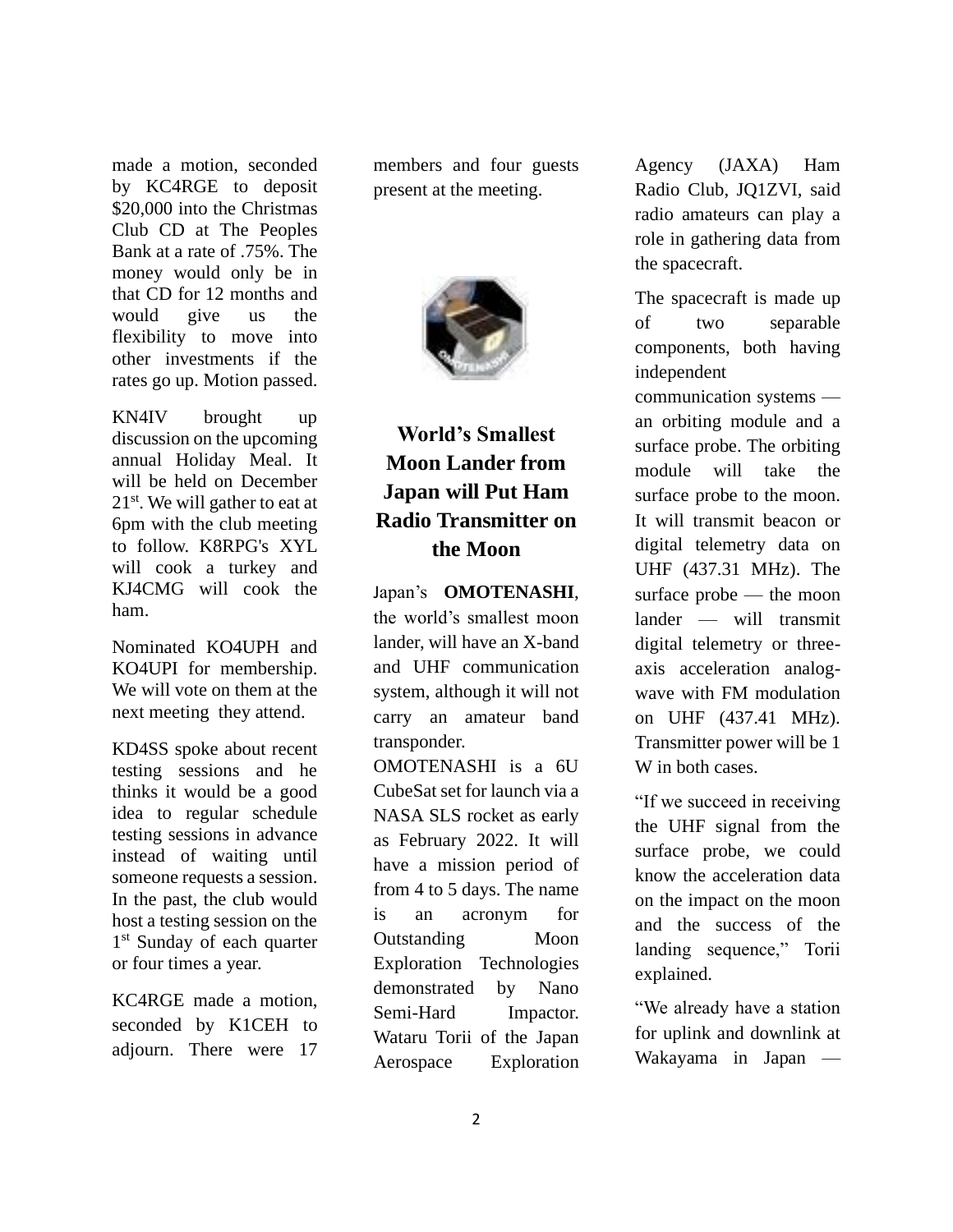used as an EME [moonbounce] station. However, if the satellite is invisible from Japan, we cannot receive the downlink signal. So, we need a lot of help from ham radio stations worldwide." Torii noted that the RF system on the lander only operates on UHF.

The orbiting module beacon will transmit on 437.31 MHz using PSK31. The surface probe beacon will transmit on 437.41 MHz using FM, PSK31, and PCM-PSK/PM.

[Contact](mailto:torii.wataru@jaxa.jp) Torii for more information.



## **November 2021 Volunteer Monitor Program Report**

This is the November 2021 report of Volunteer Monitor (VM) Program activity. The VM program is a joint initiative between ARRL

and the FCC to enhance compliance in the Amateur Radio Service.

Operators in Ardmore, Tennessee; Lithonia, Georgia; Coconut Creek and Miramar, Florida, and East Bridgewater. Massachusetts, were issued *Advisory Notice*s regarding excessive bandwidth, contrary to FCC rules. The operators were transmitting on SSB with bandwidths of 8 to 9 kHz.

*Advisory Notice*s were issued to operators in Northridge (Los Angeles) and Hemet, California, for interference to repeaters. Both operators had been requested by the repeater trustees to cease using the repeaters. The *Advisory Notice* issued to the Northridge operator cited broadcasting and failure to identify, and it informed them that the FCC was requested not to grant their upcoming renewal application unless the case was resolved.

An *Advisory Notice* was issued to an operator in Powell, Wyoming, for transmitting overdriven FT8 signals that resulted in spurious emissions. The operator has since corrected the problem.

General-class operators in Bartonville, Illinois, and St. Clair, Michigan, were issued *Advisory Notice*s for operation in the Amateur Extra-class portion of 40 meters. A Technician-class licensee in Windber, Pennsylvania, was issued an *Advisory Notice* for operating in the Generalclass portion of 75 meters.

One case was referred to the FCC for enforcement action and review of a license renewal application. The FCC referred two cases to the VM Program.



Totals for VM monitoring during October were 2,939 hours on HF frequencies, and 3,282 hours on VHF frequencies and above, for a total of 6,221 hours. That is the highest number of hours monitoring since the inception of the VM